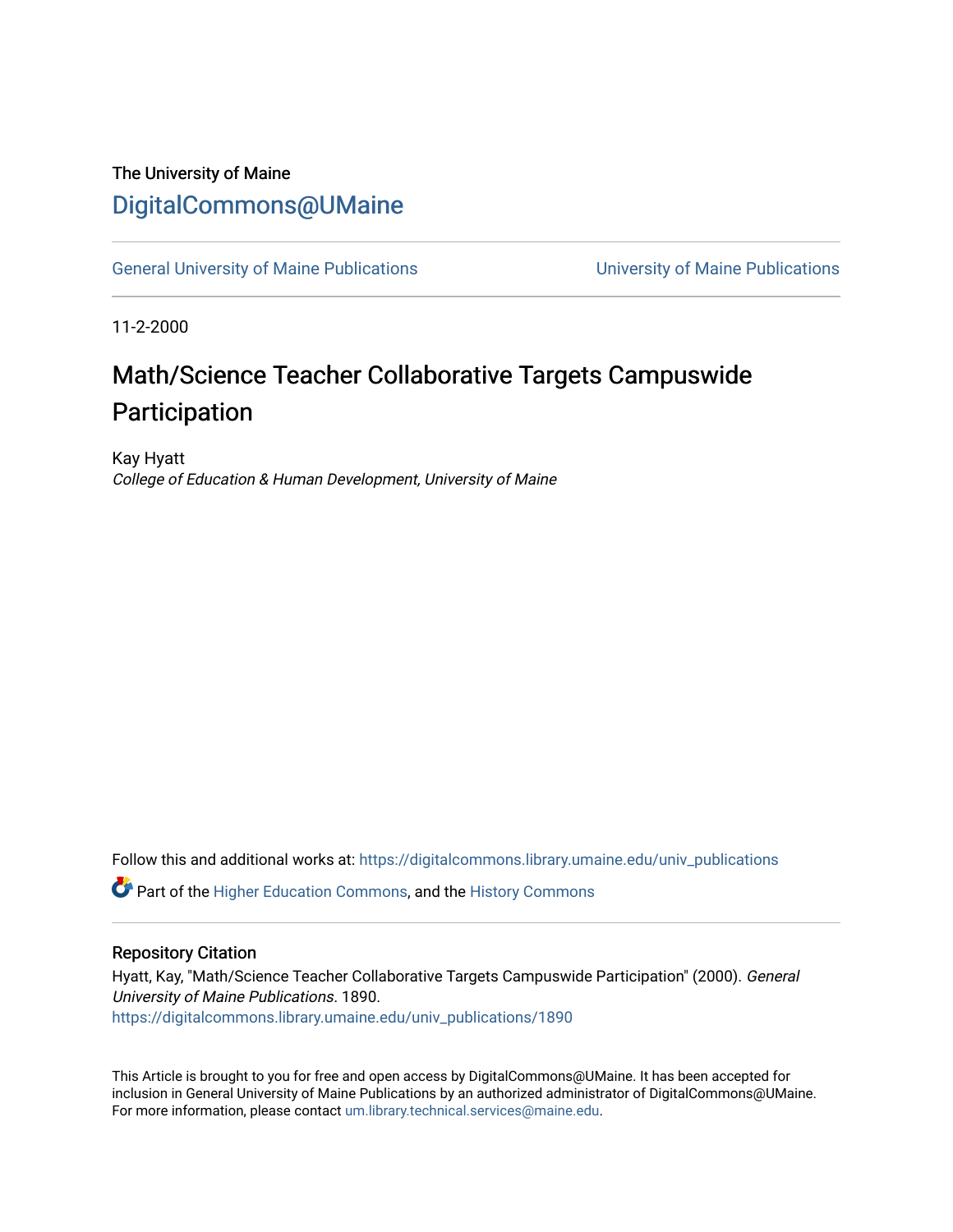# COLLEGE OF EDUCATION **& HUMAN DEVELOPMENT**

**Selected News Releases** 

## **Math/Science Teacher Collaborative Targets Campuswide Participation**

The Maine Mathematics-Science Teacher Excellence Collaborative is actively working toward its goals of improving the recruitment, preparation and support of students with strong interests in math, science and technology to help address the national shortage of math and science teachers for grades 7-12.

Funded by a \$4 million Collaboratives for Excellence in Teacher Preparation grant from the National Science Foundation, the five-year project is a joint effort of the Maine Math and Science Alliance, the University of Maine, the University of Southern Maine and the University of Maine at Farmington. Specifically, the initiative aims to increase the number of teachers prepared for secondary math/science certification and to improve the quality of the Science, Math, Engineering and Technology (SMET) education provided to pre-service teachers at the three campuses.

Principal investigators spearheading efforts at UMaine are Robert Franzosa, professor of mathematics; Herman Weller, associate professor of science education; and Mary Ann McGarry, research scientist with the UMaine Water Research Institute and associate professor of science education. UMaine work merit student Beth Blake is assisting with the project.

A major component of the initiative at UMaine is establishing a networking system for mathscience education majors and interdisciplinary faculty interested in advancing instruction in secondary schools and better preparing aspiring teachers in these fields. A variety of activities are being planned to bring mathematics and sciences faculty from the various colleges, education faculty and math/science students together to develop a sense of connection and common purpose as they pursue teaching and learning.

While the number of UMaine students pursuing majors or concentrations in the life sciences is strong, there are very few students graduating each year with majors in secondary mathematics, earth science, chemistry or physics. Coupled with the high number of teachers reaching retirement age, Maine secondary schools, like those nationwide, are struggling to find qualified career educators in these essential disciplines.

In order to muster more teachers from such a small pool and generate greater interest in teaching as a career, recruitment must be internal, as well as external and come from all areas of campus, according to the UMaine project leaders.

"We hope that professors working with talented math and science students in all the UMaine colleges will suggest teaching as a career option to explore," says Weller. He notes that it is to the students' advantage to be informed of opportunities in teaching early in their academic programs.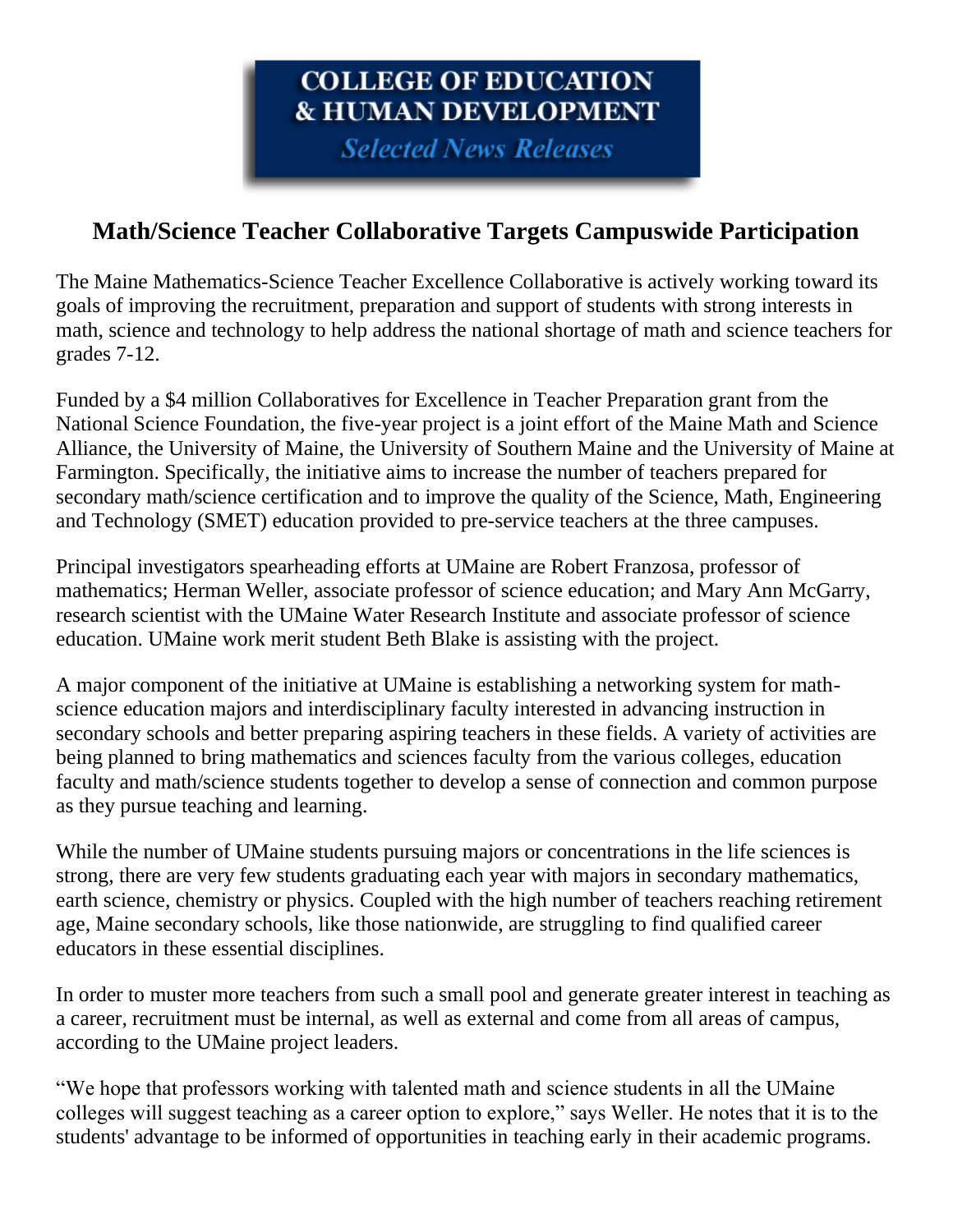Curriculum reflection and change, in light of research on teaching and new state and national learning standards, are also key to the initiative.

"Our faculty needs to exemplify, support and provide interactive models for teaching math and science," says Franzosa. "We would like to see students get a bigger picture of what math is, how it works and impacts their lives."

For instance, interested faculty could develop a new course that is based on the theory and techniques that NSF considers best practice, or on other new programs designed to meet national standards.

Aspiring teachers in particular must be exposed to instruction that reflects a variety of techniques to reach all students, as required in the Maine Learning Results and the instructional standards of many other states, the project leaders agree.

The Collaborative will work in conjunction with existing campus resources, such as the Center for Teaching Excellence, toward improving the quality of teaching at all levels, according to McGarry. "We want to create a broad-based climate of support for students and opportunities for faculty to be involved in a variety of ways," she says.

Initiatives will be guided by Cross-Tier Teaching Teams of science, mathematics, engineering, technology and education faculty, and pre-service, beginning and exemplary grade 7-12 math/science teachers. The organizers hope to form four teams of 10 members each to help promote and advance the project goals.

Specifically, the teams will be conduits for greater collaboration, understanding of needs and sharing of information about effective teaching. In addition to the vital communication and support role, team members will each be asked to create an action plan to examine at least one aspect of their courses, based on recent research on the teaching and learning of mathematics and science, and assess how it might be done better. The plans would be shared with team members and more broadly through other project activities and outlets.

The project leaders encourage faculty involvement and support at any level of participation. Opportunities for involvement and a continuing stream of information will be available through the SMET Network, currently being developed. The interactive website will feature a calendar of coming events, team action plans, a database of faculty expertise and interests, descriptions of innovative teaching strategies and other relevant information.

A mid-year kick-off conference for team participants from all three campuses is being planned for January. An April conference for UMaine undergraduate science and math education majors will highlight model teaching in sessions presented by exemplary teachers. And summer academies for math-science educators at all levels, to be conducted by the Maine Mathematics and Science Alliance, will combine and feature the SMET initiatives and work of the three campuses.

Among other objectives, the MMSTEC project will work to: